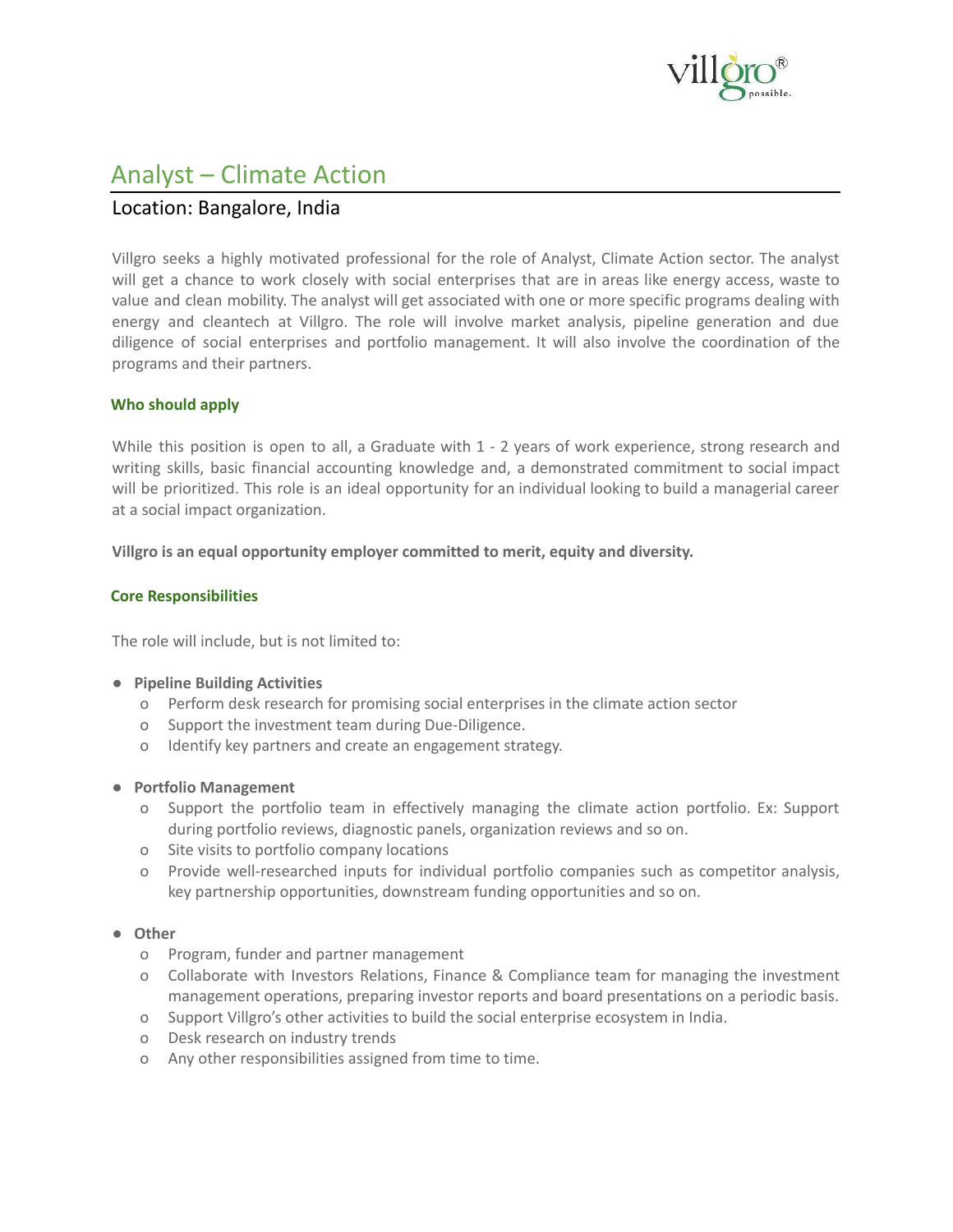#### **Required qualifications**

- o Bachelor's degree in Economics/Commerce/Engineering, Master's degree (either MBA or climate specialization) desirable.
- o The candidate is expected to have 1-2 years that is relevant to the above role. Examples of past experience that is relevant for this position:
	- As an analyst with a consulting or investment house, with a focus on climate investment
	- As a young entrepreneur in the climate action space

# **Skills**

Irrespective of experience, the candidate is expected to bring the following skills to the table:

- o A deep passion for climate action
- o An understanding and appreciation of prevailing policy and business models in the energy and cleantech space
- o Ability to analyse business plans and financial projections of start-ups (and also guide in their preparation if needed), and make investment recommendations
- o Ability to present data in a crisp and effective manner
- o Ability to coordinate programs involving multiple agencies/departments
- o Sound interaction and networking skills
- o Good knowledge of Excel and Word

## **Preferred**

- o Entrepreneurial: open to learning, self-starter, takes initiatives, shows proactiveness, cultivates ownership, identifies and capitalizes on opportunities
- o Impeccable Integrity: maintains confidentiality, openness, transparency, honesty, taking the best decisions in the interest of customers and stakeholders.
- o Comfortable working on multiple projects at one time.
- o Ability to thrive in an entrepreneurial environment and manage workload at a fast pace with strong attention to detail.
- o Team player capable of producing high-quality output with a finish what you start attitude.
- o Hard-working, proactive and takes initiative

## **Location**

Bengaluru, with regular travel to entrepreneur locations

## **Joining**

May 2022

## **Reporting to**

Manager (program), Climate Action